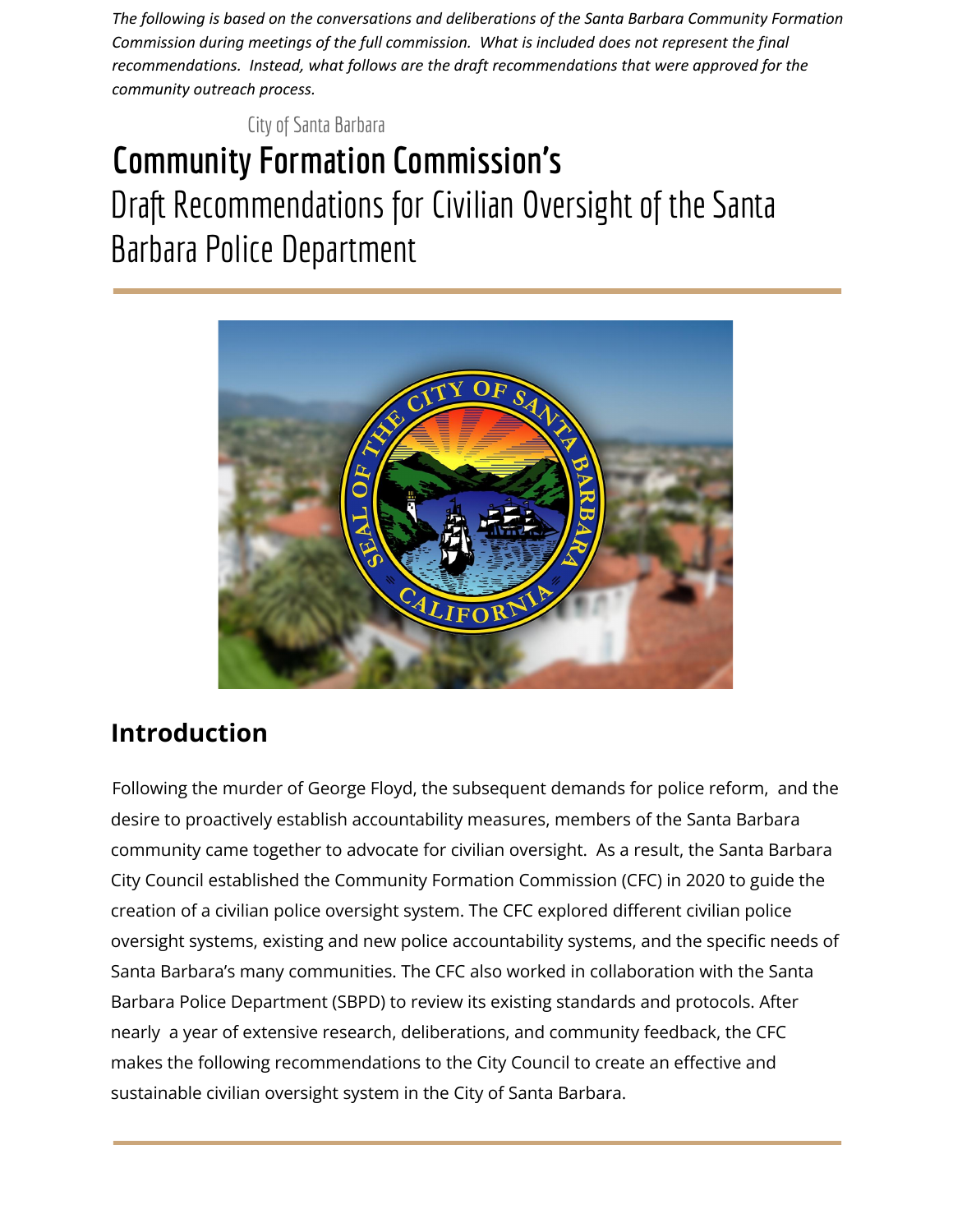# **Members of the Community Formation Commission**

- Demo Adamolekun
- Christian Alonso
- Ana Arce-Zepeda, Vice-Chair
- Serafina Chavez
- Gabriel Escobedo, Chair
- Leandra Harris (Served until July 14, 2021)
- Kim Johnson
- Rachel Johnson
- Jordan Killebrew
- Jacob Lesner-Buxton (Served until September 24, 2021)
- Mary O'Gorman (Served until November 10, 2021)
- Louis Reynaud
- Lizzie Rodriguez
- Rich Sander
- Louisa Wood

#### **Partners**

- **● City of Santa Barbara Staff Support**
	- John Doimas, Assistant City Attorney
	- Shawn Hill, Lieutenant
	- Bernard Melekian, Interim Police Chief
	- Sam Ramirez, Senior Administrative Analyst
	- Tony Ruggieri, City TV Production Supervisor
- **● National Association for Civilian Oversight of Law Enforcement (NACOLE)**
	- Cameron McEllhiney, Director of Training and Education
- **● Center for Court Innovation (CCI)**
	- Elizabeth Ling, Senior Program Manager Criminal Defense Initiatives
	- Rachel Swaner, Research Director
	- Elise White, Deputy Director of Research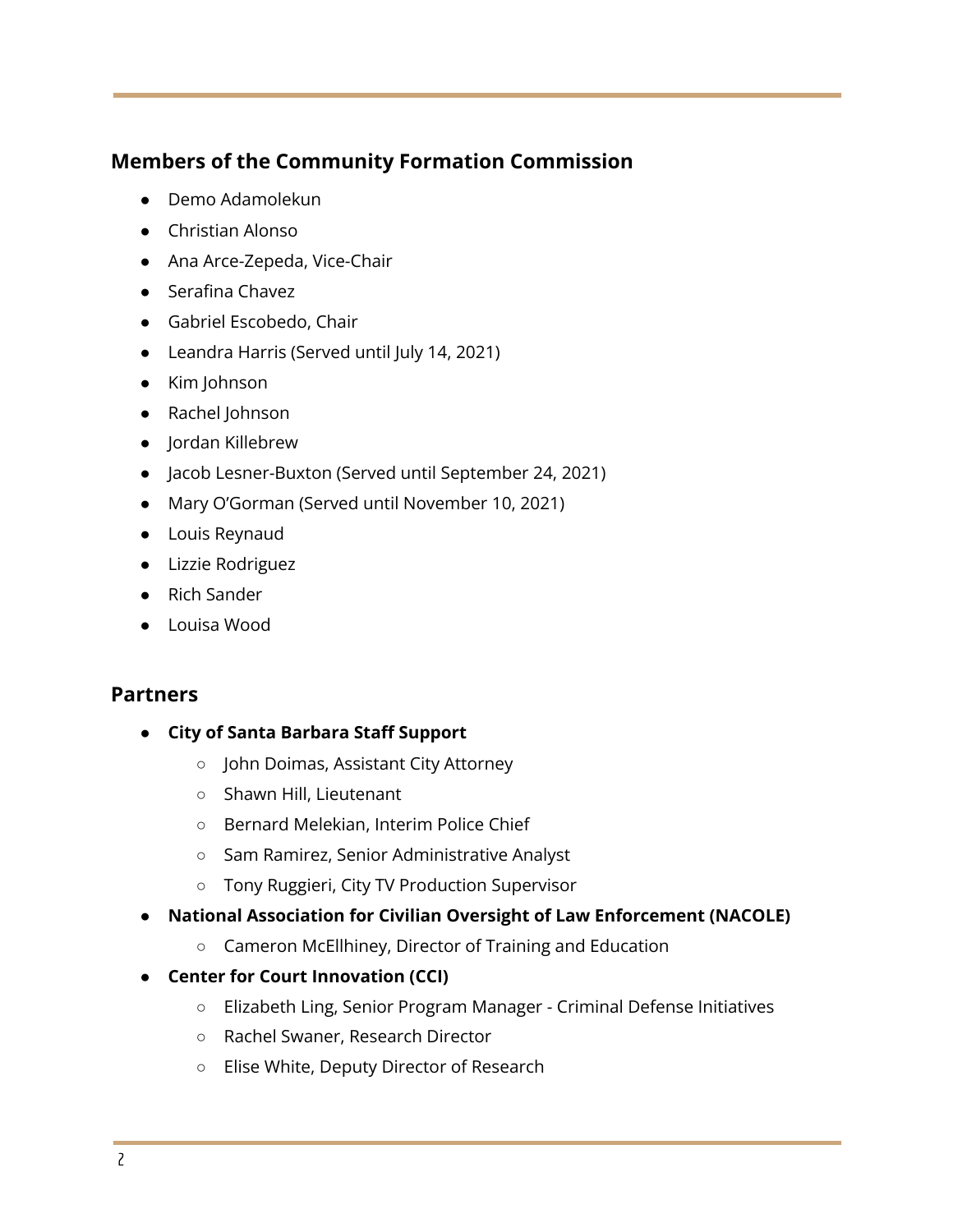# **Background**

The Community Formation Commission believes that the *Civilian [Oversight](https://cops.usdoj.gov/RIC/Publications/cops-w0952-pub.pdf) of Law [Enforcement:](https://cops.usdoj.gov/RIC/Publications/cops-w0952-pub.pdf) Report on the State of the Field and Effective Oversight Practices* provides 1 an excellent context for the process of establishing civilian oversight of law enforcement.

*"At its core, civilian oversight can be broadly defined as the independent, external, and ongoing review of a law enforcement agency and its operations by individuals outside of the law enforcement agency being overseen. Civilian oversight may entail, but is not limited to, the independent investigation of complaints alleging officer misconduct, auditing or monitoring various aspects of the overseen law enforcement agency, analyzing patterns or trends in activity, issuing public reports, and issuing recommendations on discipline, training, policies, and procedures. Taken together, these functions can promote greater law enforcement accountability, increased transparency, positive organizational change, and improved responsiveness to community needs and concerns.*

*By acting as an independent and neutral body reviewing the work of the law enforcement agency and its sworn staff, civilian oversight of law enforcement offers a unique element of legitimacy that internal accountability and review mechanisms simply cannot. Because civilian oversight agencies operate outside of the overseen law enforcement agency and report to local stakeholders outside of its chain of command, the findings and reports of an oversight agency are free from the real or perceived biases that are often the source of mistrust in a law enforcement agency's internal systems. Similarly, a civilian oversight agency's impartiality, neutrality, and adherence to findings of fact can alleviate officer skepticism in internal systems and bolster procedural fairness within the law enforcement agency as a whole.*

*The organizational structure and authority of civilian oversight agencies in the United States vary widely. While civilian oversight agencies can be broadly categorized into review-focused, investigation-focused, or auditor/monitor-focused models, no two*

<sup>&</sup>lt;sup>1</sup> Vitoroulis, Michael, Cameron McEllhiney, and Liana Perez. 2020. Civilian Oversight of Law Enforcement: Report on the State of the Field and Effective Oversight Practices. Washington, DC: Office of Community Oriented Policing Services.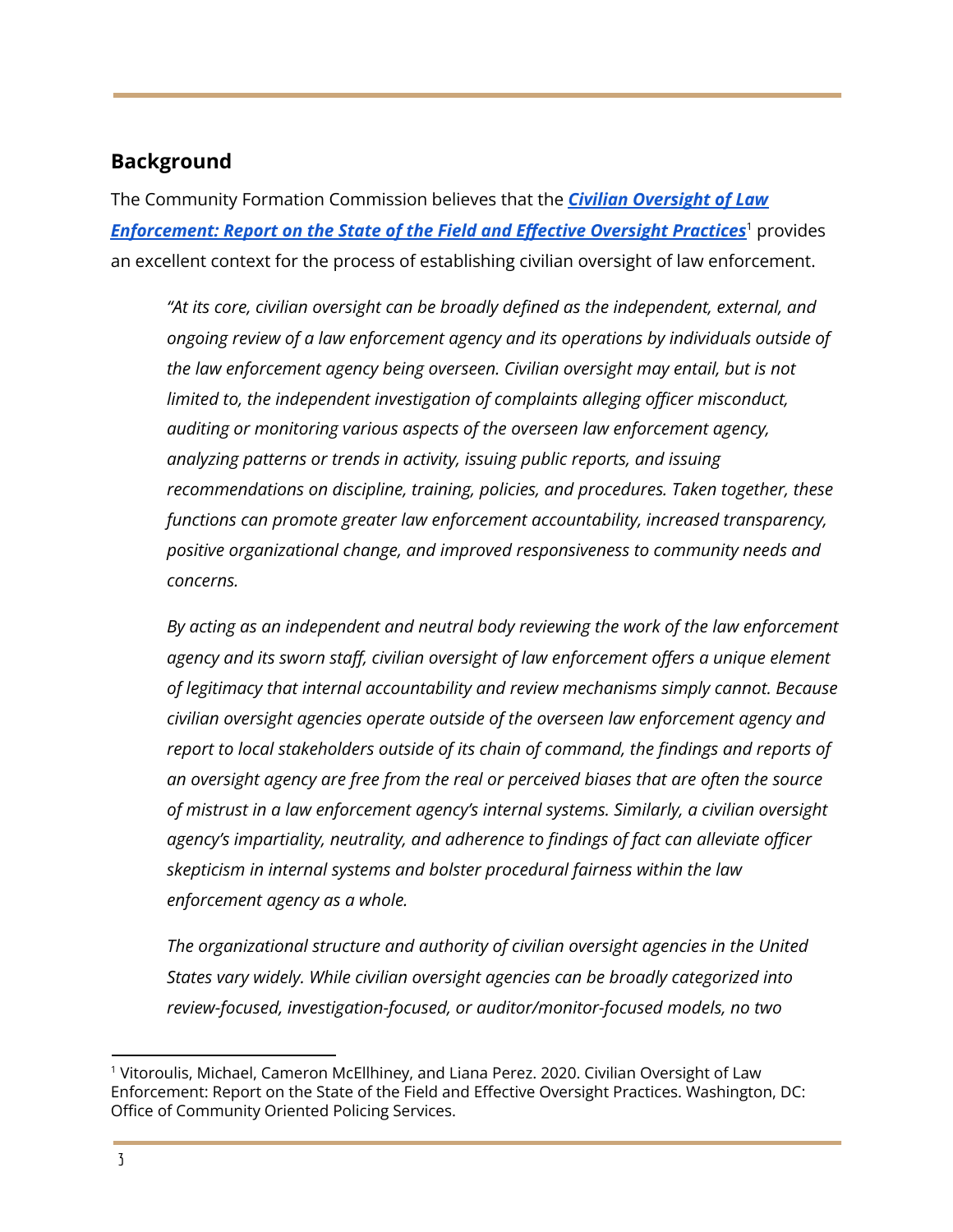*oversight agencies are exactly alike. There is no one-size-fits-all approach that makes one form of civilian oversight better than another. Effective civilian oversight systems will reflect the particular needs of their local partners and incorporate feedback from community members, law enforcement and their unions, and government stakeholders in order to achieve the most sustainable and appropriate structure. As the field of civilian oversight grows in sophistication, many cities are combining various aspects of traditional oversight models to produce "hybrid" forms best suited for their local context."*

The Community Formation Commission believes that the following recommendations will:

- Ensure that SBPD is responsive to the concerns and needs of all members of the Santa Barbara community;
- Increase transparency;
- Strengthen relationships between the SBPD and the larger community; and
- Foster collaborative relationships between the oversight agency and the SBPD.

# **Civilian Oversight Model Recommendation**

In an effort to make sure there is transparency in the internal investigation process of the Santa Barbara Police Department, the Santa Barbara Community Formation Commission (CFC) recommends a hybrid agency that would incorporate the review-focused and auditor/monitor-focused models of civilian oversight. In addition, it recommends that the agency have the ability to hire an independent investigator if necessary.

As a result, the CFC further recommends that the City of Santa Barbara create a Civilian Oversight Board (COB) and an Office of Police Oversight (OPO). The CFC recommends that the OPO staff the COB with assistance from the City Administrator's Office. The following recommendations focus on the aspects of each element.

# **I. Review Element - Creation of the Civilian Oversight Board (COB)**

Review-focused agencies provide community members unaffiliated with sworn law enforcement an opportunity to review the quality of misconduct complaint investigations performed by the overseen department. However, the level of authority granted to a review-focused agency can vary. In some cases, they can go beyond the traditional mandate of reviewing completed Internal Affairs investigations. For instance, some are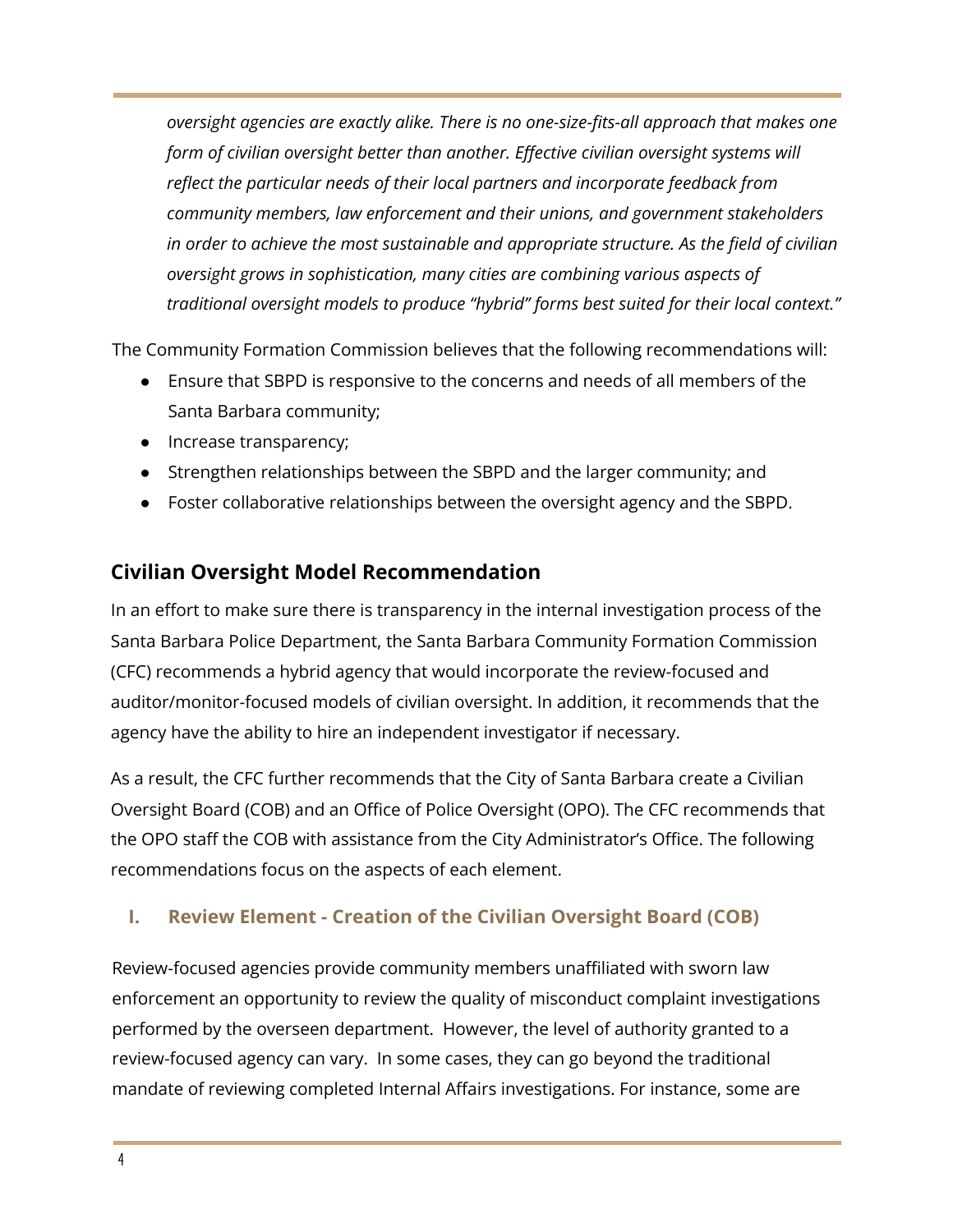permitted to receive civilian complaints and forward them to the department for investigation; remand cases back to the department's Internal Affairs Unit for further investigation; hear appeals from complainants or subject officers; recommend case dispositions, discipline, or revised departmental policies and procedures; hold public forums; and/or conduct community outreach. 2

To fulfill the review element of this recommendation, the Community Formation Commission recommends that the City Council create a Civilian Oversight Board (COB). The purpose, composition, and authorities are outlined below.

#### A. Civilian Oversight Board (COB) Purpose Statement

The Santa Barbara community has called for creating an entity to provide civilian oversight of the Santa Barbara Police Department (SBPD). This entity will ensure that SBPD is responsive to the concerns and needs of all members of the Santa Barbara community while promoting transparency and accountability and building public trust between the community and the SBPD.

The Community Formation Commission recommends that the City Council create a Civilian Oversight Board (COB). The COB will provide an opportunity for independent, objective community participation by:

- I. Reviewing and recommending revisions to police department policies, procedures, and training
- II. Providing opportunities for community input and education on policing practices in Santa Barbara
- III. Providing a mechanism for the impartial and fair review of investigations completed by the SBPD regarding allegations of police misconduct brought by members of the public against sworn employees of the SBPD.

 $2$  De Angelis, Rosenthal, and Buchner, "Civilian Oversight of Law Enforcement: Assessing the Evidence," 27–28; Police Assessment Resource Center, "Review of National Police Oversight Models for The Eugene Police Commission," 11–13; Attard and Olson, "Overview of Civilian Oversight of Law Enforcement in the United States," 4–5; Bobb, "Civilian Oversight of Police in the United States," 18–19.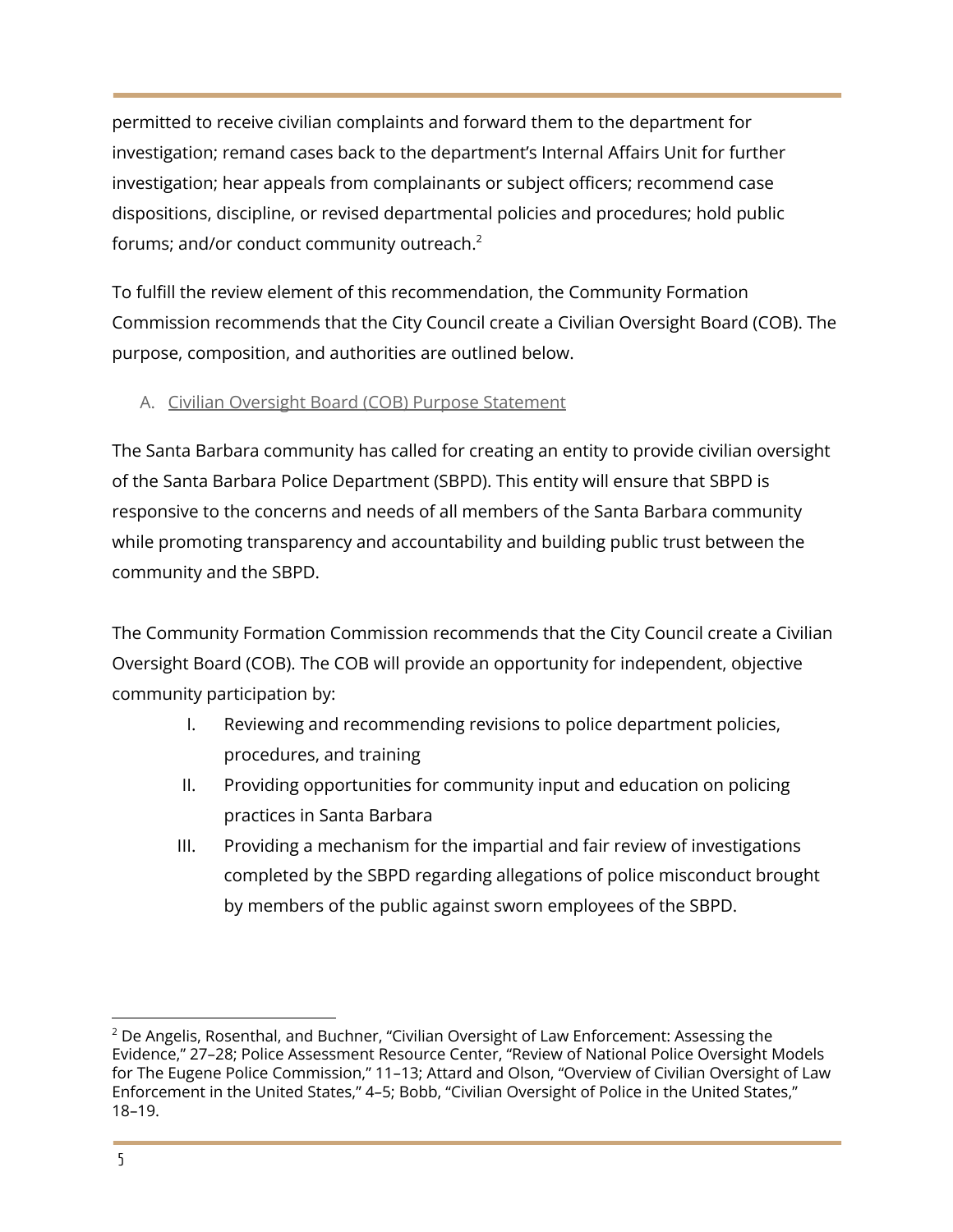#### B. COB Composition, Qualifications, and Disqualifications for Membership

The Review Board shall be composed of eleven (11) at-large members and two (2) alternates who have the personal and/or professional experience that will garner the confidence and trust of the community, including relevant lived experience, demonstrated community standing, and relevant academic research or professional experience.

Board Members shall be broadly inclusive and reflective of race, ethnicity, age, gender identity, sexual orientation, ability, economic status, neighborhood, and other communities of interest within the City of Santa Barbara. Young adults, ages 18-24, and those with lived experience with homelessness and/or arrest or conviction records shall be encouraged to apply.

Stakeholders should consider involving relevant local civic organizations and community groups in the appointment process, so as to leverage their expertise, outreach, and representation of cross-sections of the community.

The CFC recommends the following:

- I. Board Members shall demonstrate a commitment to a transparent, fair, and just process to perform the duties laid forth in these recommendations.
- II. Members of the Review Board shall reside, and/or work, and/or be enrolled in an educational program in the City of Santa Barbara at the time of appointment.
	- i. It is recognized that some COB members may experience high housing mobility and, as a result, may move their residency or work outside city boundaries during their term for housing or financial reasons. Board members who do so may remain on the Board for the duration of their term provided that they still reside in Santa Barbara County, but may not be reappointed if they reside and/or work outside the City of Santa Barbara.
- III. No member of the Board shall have ever worked as a sworn law enforcement officer.
- IV. No member of the Board shall be an employee of the City of Santa Barbara nor an immediate family member of current or former SBPD employees or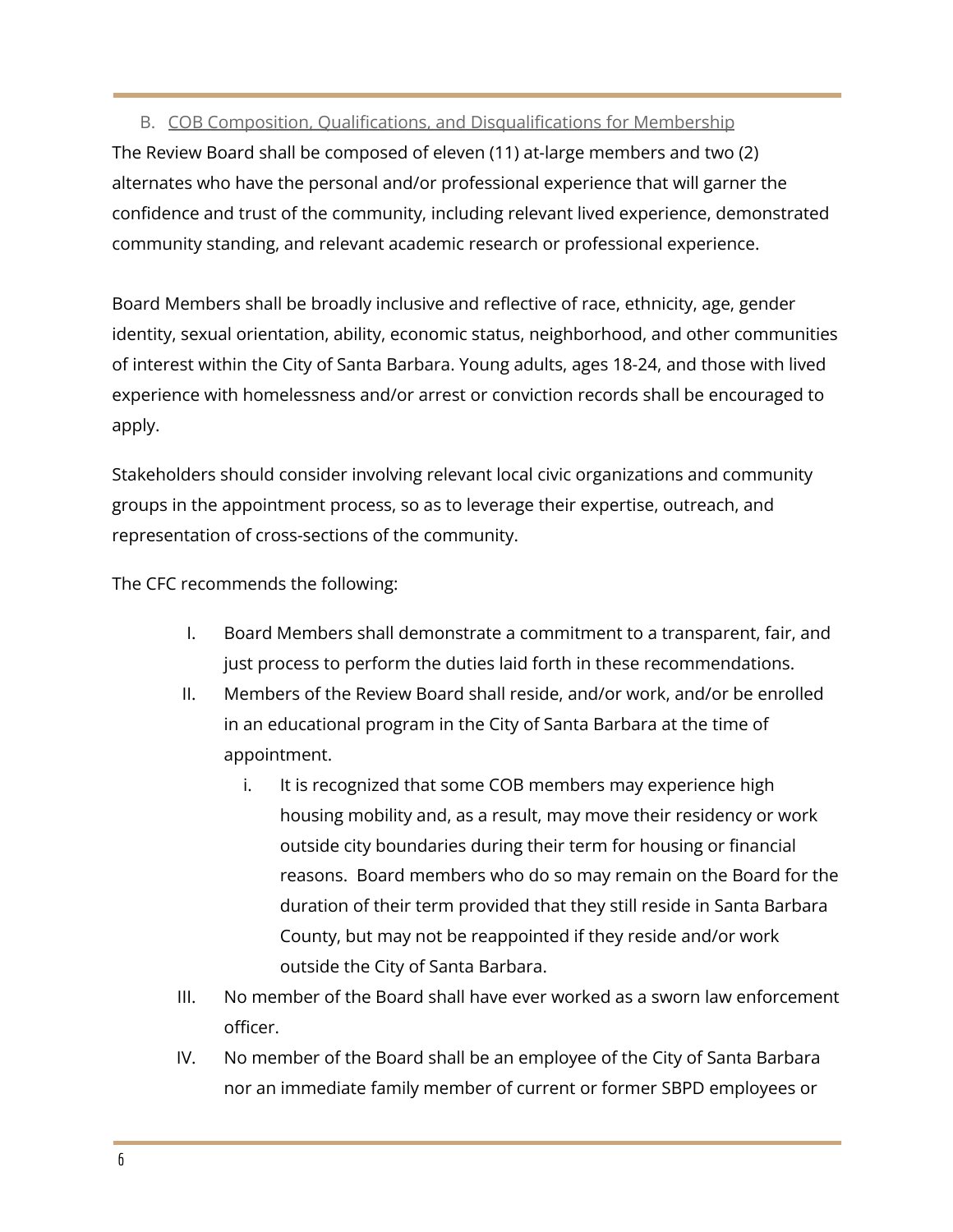employees of the City of Santa Barbara. For the purposes of this ordinance, "immediate family" refers to an individual's spouse or designated family, registered partner, or an individual's relative by marriage, lineal descent, or adoption.

#### C. Appointment and Terms of Members

The City of Santa Barbara shall use the City's current appointment process for Boards and Commissions, ensuring members be broadly reflective of race, ethnicity, age, gender identity, sexual orientation, ability, economic status, neighborhood, and other communities of interest in the City of Santa Barbara.

A measurable emphasis shall be made to seek nominations from community‐based organizations that have an interest in civil rights, immigrant rights, disability/mental health rights, racial equity, social justice, and that also have an interest in public safety and criminal justice reform.

The CFC recommends the following for the appointment process:

- I. City Council shall select eleven (11) members for three-year terms and a first and second alternate for two-year terms from an applicant pool. Council will give special weight to nominations from neighborhood and community organizations.
- II. Board members shall serve a maximum of two consecutive terms, dependent on Council approval, to ensure the addition of new perspectives while maintaining institutional knowledge. In addition, terms shall be staggered to preserve institutional memory and informed decision-making.
	- i. When the Review Board is initially created, it is recommended that four (4) members be appointed for three-year terms, four (4) for two-year terms, and three (3) for one-year terms. Regardless of the length of term, board members will still only be able to serve no more than two consecutive terms.
- III. Any vacancy shall be filled by the first alternate and second alternate as needed. The alternate positions will be filled during the following commission recruitment period or, if necessary, a special recruitment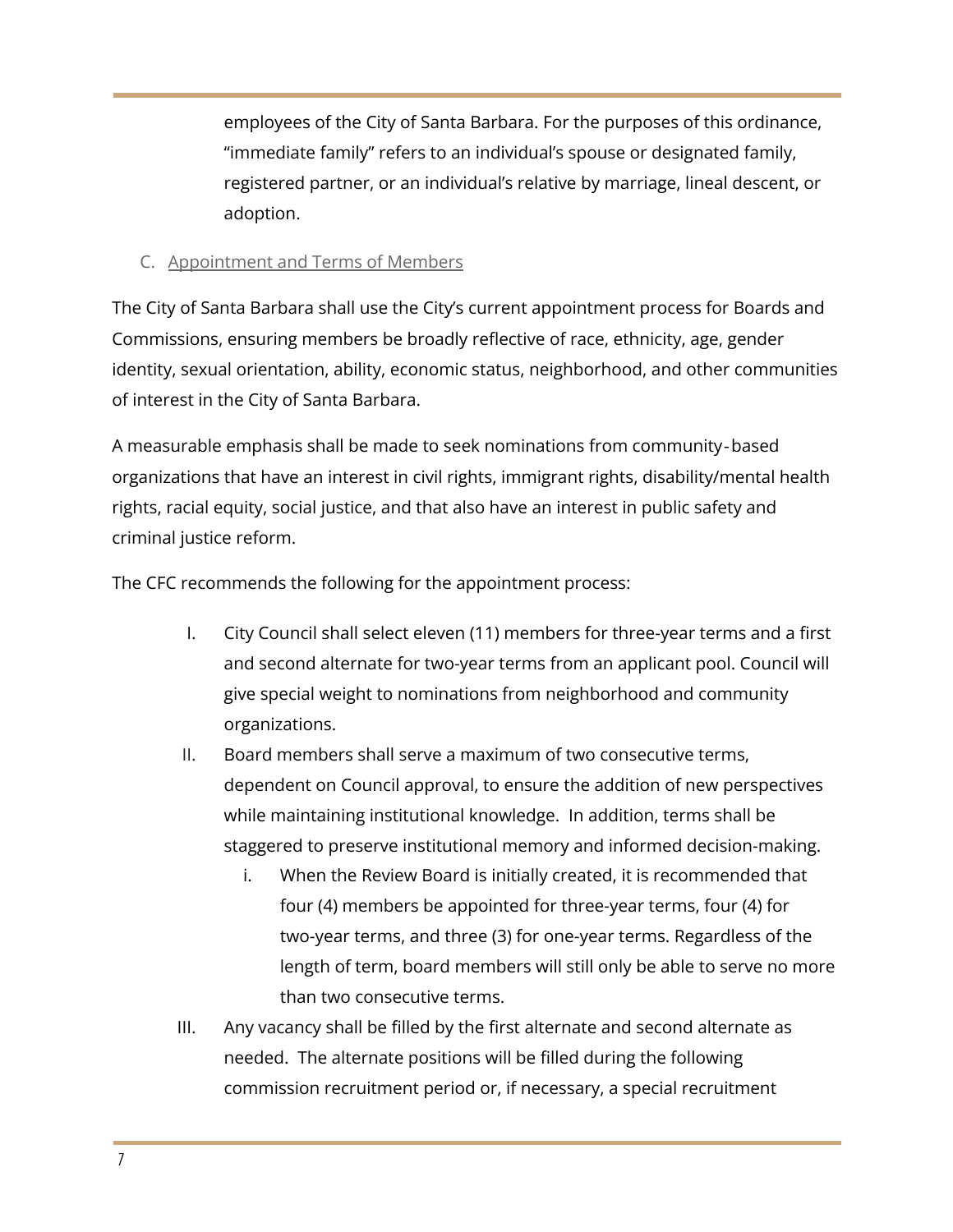process. If an alternate is appointed to fill an unexpired term, that Member's term shall end at the same time as the term of the person being replaced.

#### D. Training

- I. In collaboration with the Director of Police Oversight, a position created to ensure that the duties of the Office of the Police Oversight are fulfilled, and with input from the SBPD, the Civilian Oversight Board shall establish training criteria annually that will allow the oversight agency to carry out its oversight duties.
- II. The CFC recommends that the Civilian Oversight Board training may include, but need not be limited to:
	- i. Santa Barbara Police Department operations, policies, practices, and procedures;
	- ii. Police oversight and community policing;
	- iii. Brown Act, Constitutional rights, Public Safety Officers' Bill of Rights Act (POBAR), and other relevant statutes;
	- iv. Training to better understand the history of race and policing, the importance of equity, and the cultures that make up the Santa Barbara community;
	- v. Sexual Harassment training;
	- vi. Ride-a-longs or other equivalent immersive experiences
	- vii. Confidentiality requirements;
	- viii. Steps in the criminal justice process (arrest, booking, arraignment, bail, hearings, trial, etc.);
	- ix. Community outreach practices;
	- x. Use‐of‐Force and De-Escalation practices; and
	- xi. Investigation techniques.

In addition, a portion of the budget should be set aside for COB members to attend NACOLE, and/or other relevant training opportunities.

#### E. Duties and Authorities

The CFC recommends the Civilian Oversight Board have the following duties and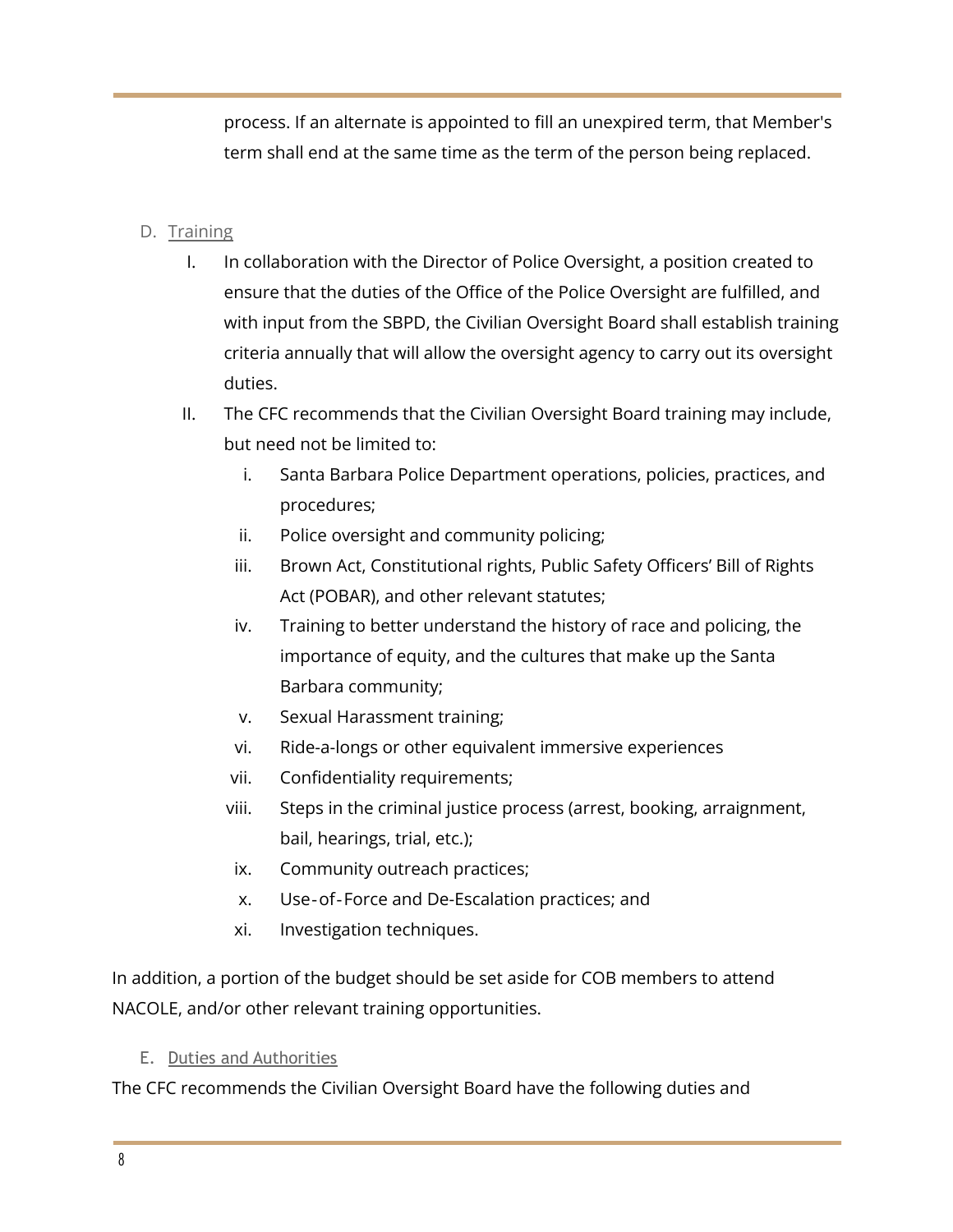authorities:

- I. *Make Policy Recommendations*
	- i. In collaboration with the Director of Police Oversight, the Board shall make recommendations regarding policies, practices, and procedures of the Santa Barbara Police Department.
	- ii. The Chief of the Santa Barbara Police Department shall be required to respond to the recommendations, in writing, no later than forty-five (45) business days from the delivery of the recommendations with an additional 30 days when needed and upon request.
- *II. Involvement in the hiring and evaluation of the Director of Police Oversight*
	- i. The COB shall be involved in the hiring process of the Director of Police Oversight.
	- ii. The COB shall provide input to the City Administrator on the effectiveness of the Director of Police Oversight through annual review.
- III. *Request Data Related to SBPD Pattern & Practice*
	- i. The COB shall have the ability to direct the Director of Police Oversight to collect data or information relevant to SBPD practices that is relevant to fulfilling the civilian oversight mechanism's powers and duties. The data shall be presented and accessible during public meetings of the COB to the extent allowed by law.
- *IV. Review Complaint Process*
	- i. In collaboration with the OPO and the City Attorney's office, the COB shall, based on current, established effective civilian oversight practices, assist in the creation of a process for receiving and investigating complaints from community members regarding the SBPD. The process shall allow for multiple options for filing, processing, and forwarding complaints to the SBPD for investigation in a timely manner.
	- ii. The developed process shall include the acceptance of:
		- 1. Third-party complaints;
		- 2. Anonymous external complaints;
		- 3. Anonymous internal complaints; and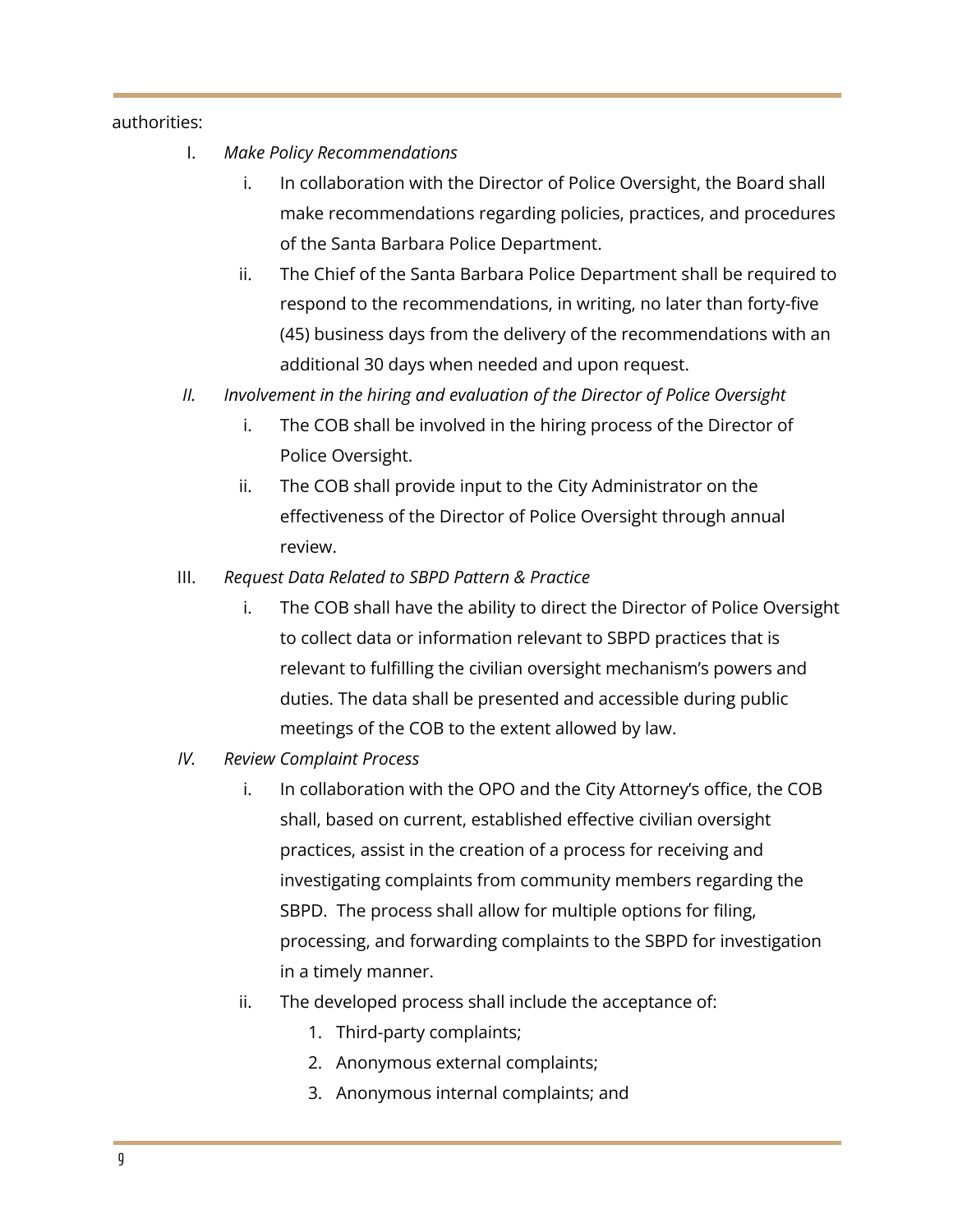- 4. Complaint procedures that protect those that file complaints.
- iii. The complaint process will include measures to protect those that file complaints.
- iv. The COB, in conjunction with the OPO, shall conduct ongoing reviews of the effectiveness of the current complaint process.
- *V. Closed Session*
	- i. The COB will meet in a closed session when discussing or reviewing the details or case files of open or closed complaint investigations to the extent permitted by law.
- *VI. Issue Subpoenas*
	- i. In the case an independent investigation is initiated, the COB may request the Director of Police Oversight (DPO), to the extent permitted by law, issue subpoenas for the purpose of compelling testimony or receiving relevant documents from third parties when independent investigations are initiated.
- VII. *Conduct Community Outreach*
	- i. The COB will provide ongoing evaluation of the oversight and law enforcement agencies through community climate surveys and evaluation mechanisms.
	- ii. The COB will ensure that all communications are multilingual and accessible to all members of the community. The COB shall work with City staff to provide feedback on the COB website and other outreach materials.
	- iii. The COB may provide a forum to gather community concerns about incident-specific police actions and may receive and forward complaint information to the Office of Police Oversight (OPO) for processing.
- VIII. *Foster a Collaborative Relationship with the SBPD and Other City Departments*
	- i. In an effort to foster relationships that promote accountability, transparency, and effectiveness in its work, the OPO will prioritize effective communication and collaboration with the SBPD and other city departments regarding all matters of concern identified in the course of the COB and OPO's work.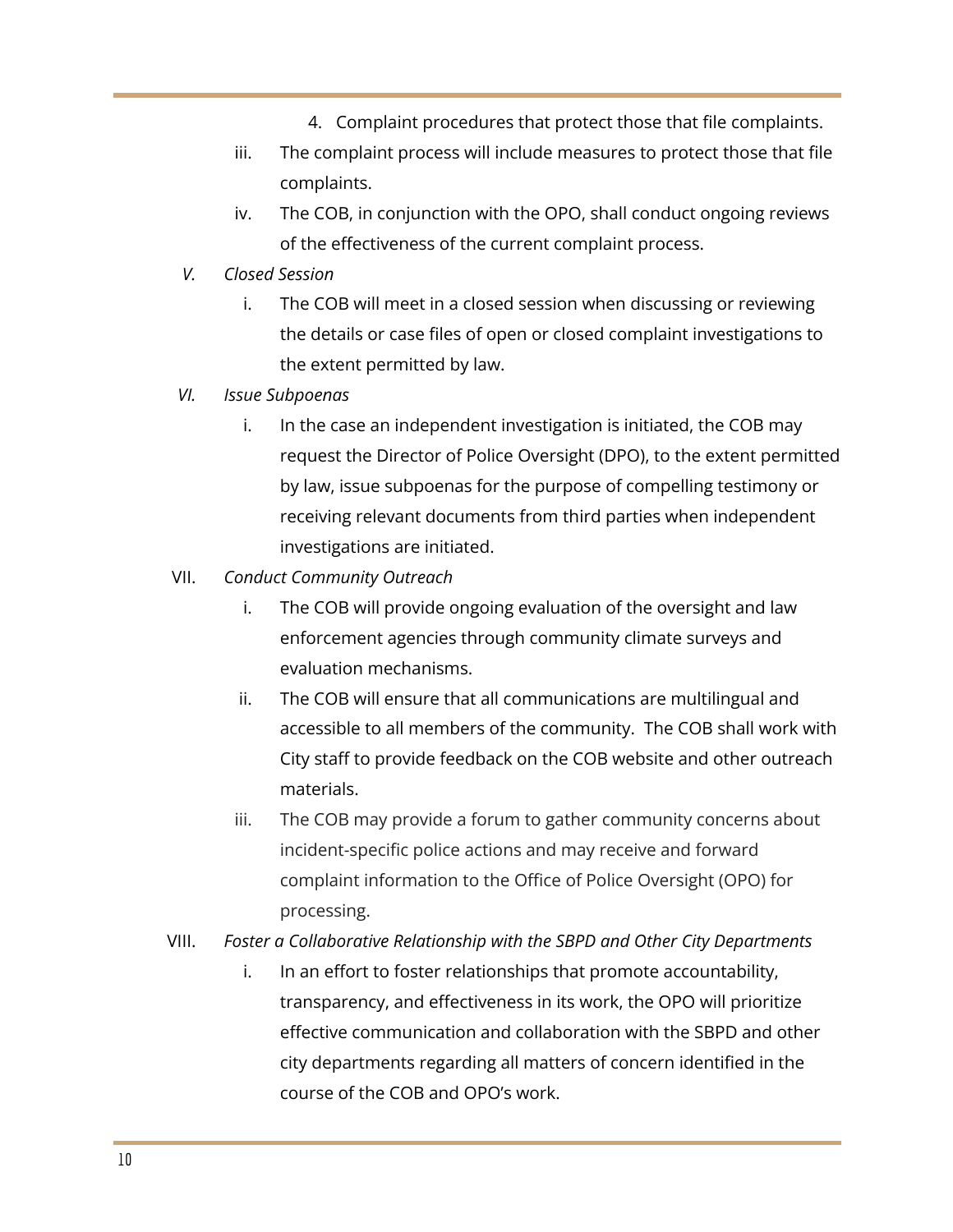- *IX. Involvement in the Hiring of the Police Chief*
	- i. With input from the Director of Police Oversight, the COB shall provide input to the City Administrator and City Council on the qualities and qualifiers that should be considered in the hiring process.
- X. *Contract Services to Fulfill Duties*
	- i. The COB can request contract services using the City's current process under Section 518 in the City Charter to carry out the mandate of the civilian oversight mechanism.
	- ii. In an effort to mitigate real or perceived conflicts, the COB shall have the ability to direct the Director of Police Oversight to request that City Council contract with outside legal counsel and investigators as necessary and in accordance with the powers and duties outlined in these recommendations.
- XI. *Budget Proposal Approval*
	- i. The COB shall provide input on the Office of Police Oversight's annual budget proposal before it goes to the City Council for review.
- *XII. Officer-Involved Shootings*
	- i. The COB will work with the Santa Barbara Police Department to receive updates and, when possible, review officer-involved shooting investigations (regardless of whether a person was hit by gunfire).
	- ii. The COB will Inform the public of the status of the investigation by convening forums for public input and the transfer of available information.
- F. Stipends

The CFC recommends that the City of Santa Barbara provide stipends for COB members' duties and work for the COB. The CFC suggests:

> I. Each Board member is entitled to receive a stipend of \$100.00 for each regular and special Board meeting attended and \$20.00 per hour for each hour of training or community outreach event.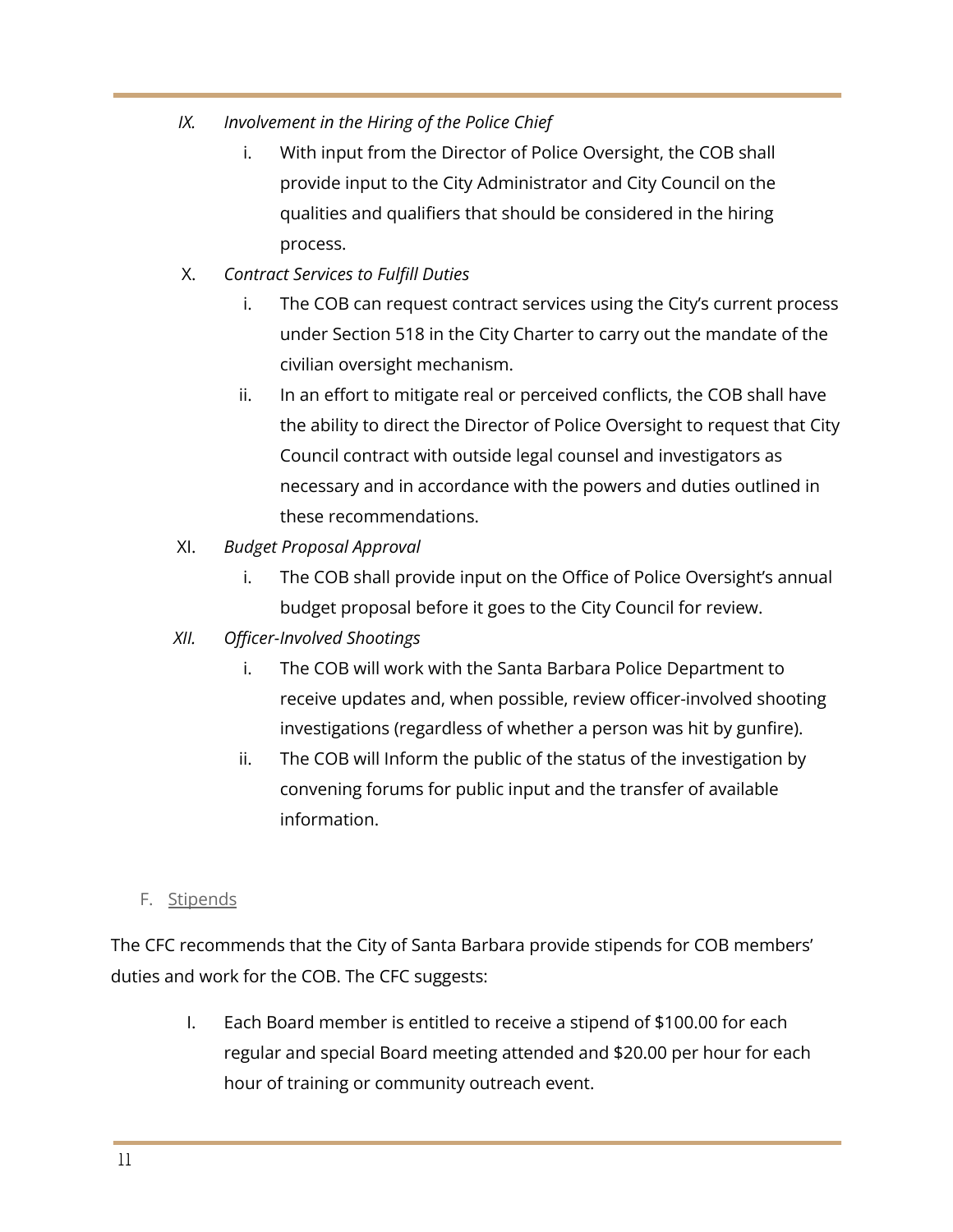- i. The total stipend paid may not exceed \$400.00 per month per COB member.
- ii. COB member stipends and the total monthly stipend paid may be periodically adjusted at the discretion of the City Council.
	- a. Adjustments to COB member stipends shall occur no more than once per fiscal year.
- II. The City of Santa Barbara shall provide stipends for child/elder care during sanctioned meetings and activities of the Review Board.
	- i. The CFC recommends reimbursement of up to \$50 per meeting for child/elder care.
	- ii. The COB and the OPO shall, in consultation with the City Administrator, establish a reimbursement process specific to child/elder care stipends.
- III. Review Board members shall be reimbursed for reasonable expenses incurred in performing duties in accordance with City policies regulating reimbursement to City of Santa Barbara officers and employees (including parking and transportation in attending meetings of the COB).
	- i. The COB and the DPO shall, in consultation with the City Administrator, establish policies and procedures regarding qualified expenses and reimbursement.
- G. Santa Barbara Police Department Liaison

To facilitate a cooperative and supportive relationship, the CFC recommends that the Santa Barbara Police Department (SBPD) designate a high-ranking individual within the SBPD to serve as a liaison. The liaison shall:

- I. Serve as the point of contact for the Civilian Oversight Board (COB)
- II. Respond to requests for relevant records
- III. Notify the COB of important events and information
- IV. Facilitate access to the Police Chief and/or other high-ranking SBPD employees
- V. Answer questions from the COB, when needed
- VI. Disseminate information from the COB meetings to the professional and sworn staff of the SBPD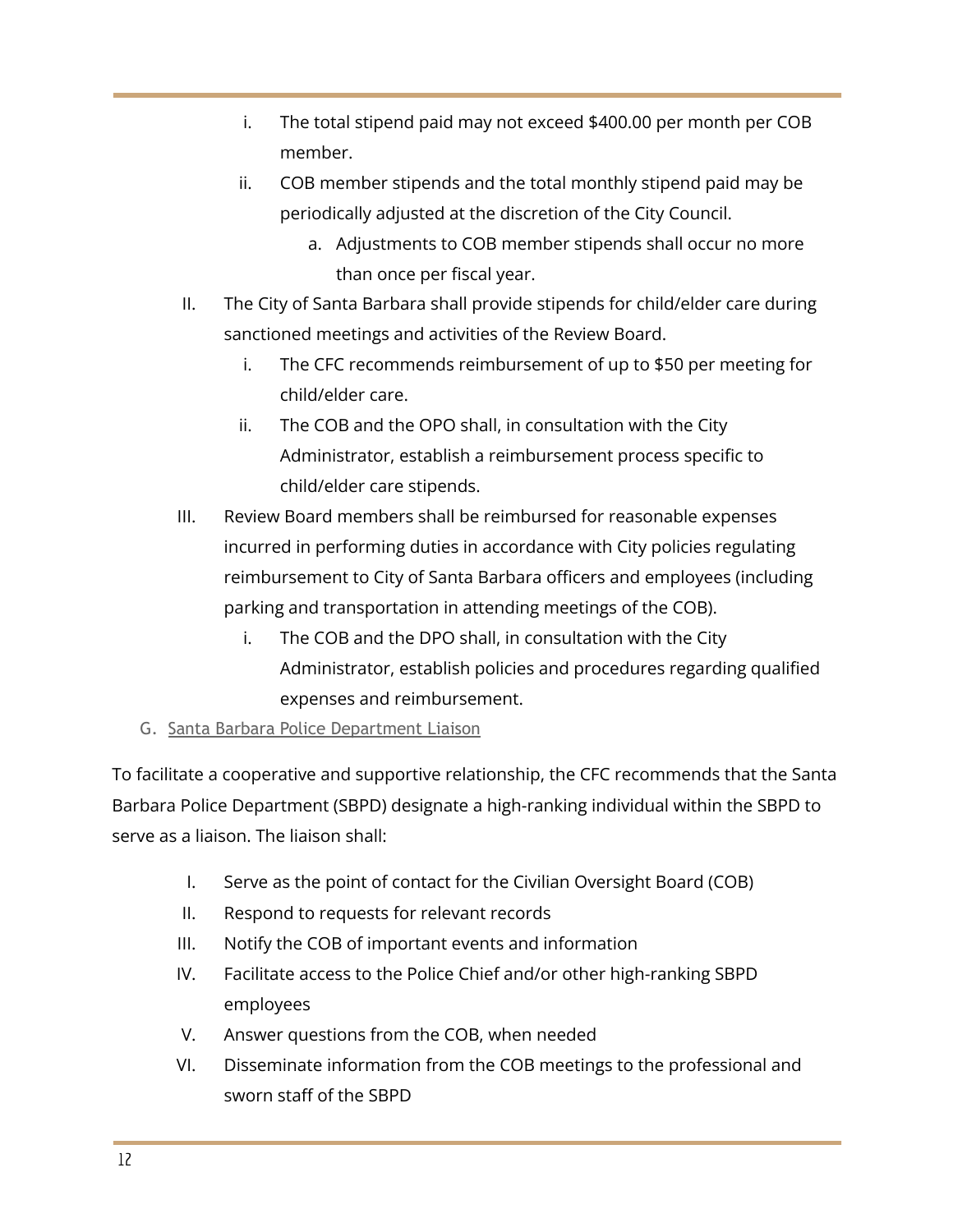# **II. Auditor/Monitor Element - Creation of the Office of Police Oversight (OPO)**

The Community Formation Commission recommends that an Office of Police Oversight (OPO) be created for the purpose of providing civilian oversight of the Santa Barbara Police Department (SBPD) and ensuring that the SBPD is responsive to the needs of all members of the Santa Barbara community, thereby promoting and building public trust, transparency, and accountability. The OPO will be housed in the City Administrator's Office, working independently from, but collaboratively with, the SBPD. It will be managed by the Director of Police Oversight (Director) who will be responsible for ensuring that the duties of the OPO are fulfilled in consultation and collaboration with the Civilian Oversight Board (COB).

The OPO will encourage broad organizational change by analyzing patterns and trends, recommending changes in policies and procedures, promoting a positive community-centered culture within the department, and addressing systemic issues. It will work to monitor aspects of the SBPD, including, but not limited to, complaints, discipline, training, staffing and recruitment, use of force, approaches to crime prevention, and de-escalation strategies. It will also issue recommendations regarding any aspects of the law enforcement agency that are within its purview. In addition, it will review and monitor the overall complaint process to ensure that it is fair, thorough, and complete and that individual complaint investigations comply with established policies and procedures.

The OPO's purpose, authorities, and staffing details are outlined below.

A. Duties and Authorities

The CFC recommends that the Office of Police Oversight (OPO) have the following duties and authorities:

- I. Carrying out the day-to-day responsibilities of the civilian oversight agency in a way that ensures procedural justice.
- II. In collaboration with the COB and the City Attorney's office, the OPO shall, based on current, established effective civilian oversight practices, create and support a process for the OPO receiving and the SBPD investigating complaints from community members regarding the SBPD that allows for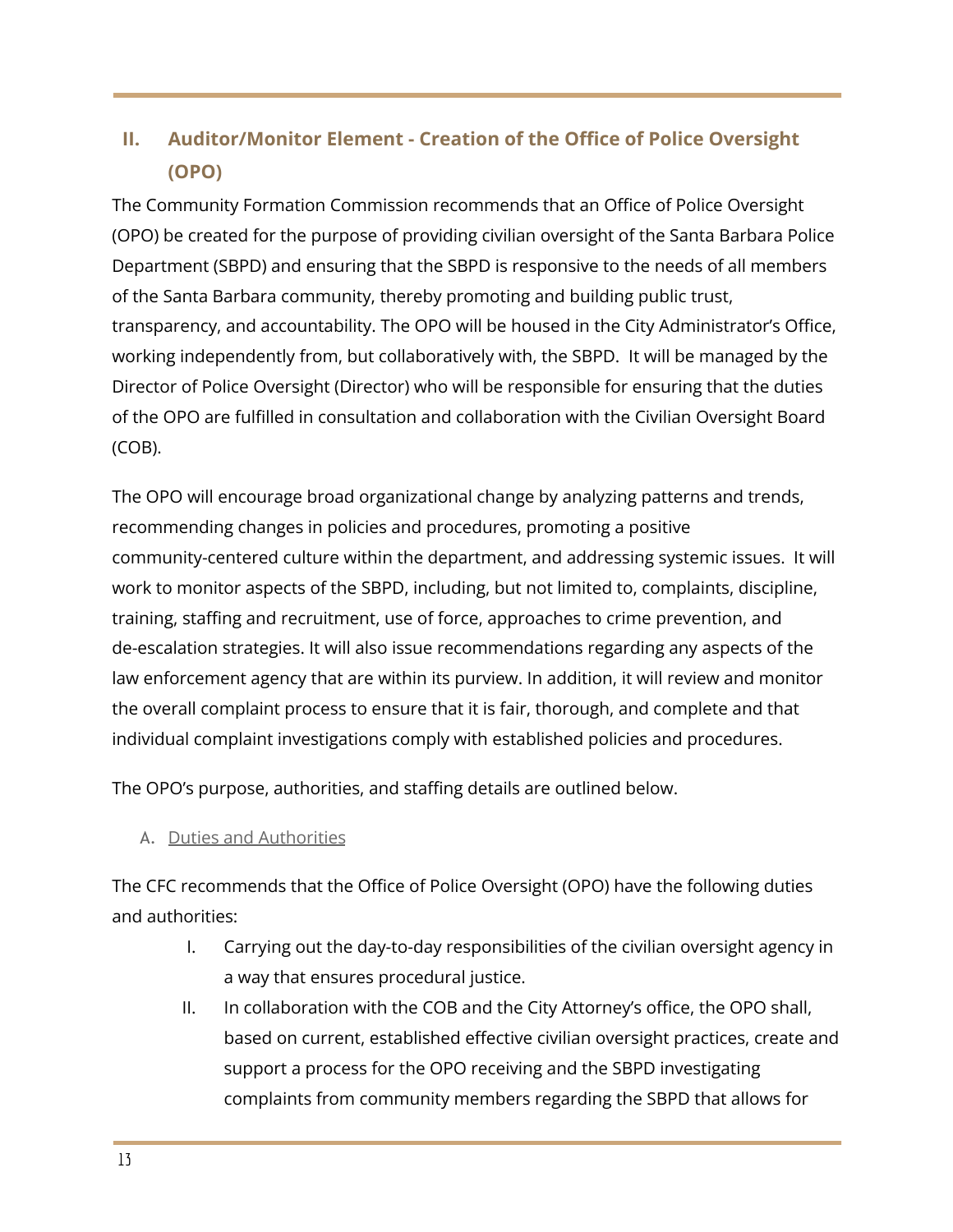multiple options for filing, processing, and forwarding on to the SBPD for investigation in a timely manner. The developed policy shall include the acceptance of:

- i. Third-party complaints;
- ii. Anonymous complaints;
- iii. Anonymous internal complaints; and
- iv. Complaint procedures that protect those who file complaints.
- III. The OPO will produce annual public reports detailing the work product of both the COB and the OPO. This includes but not limited to, reporting on:
	- i. Reviews completed;
	- ii. Identified patterns and trends;
	- iii. Recommendations and their implementation;
	- iv. Community engagement activities;
	- v. Data related to complaints received by both the OPO and the SBPD
	- vi. Investigation outcomes;
	- vii. Crime reports and statistics related to SBPD activity;
	- viii. Identified statistics or measures that may be relevant to the community but are currently missing, unreported, or underreported; and
	- ix. If needed, additional public reports may be issued by the OPO throughout the year.
- IV. The OPO shall actively, and on an ongoing basis, monitor SBPD's compliance with its own policies, procedures, and governing laws.
	- i. In its monitoring, the OPO shall review policy, procedures, and training and make associated recommendations based on the findings to address issues of concern to the community, SBPD, and City Council.
	- ii. The Director of Police Oversight will work in collaboration with the COB on recommendations related to SBPD's policy, procedures, and training, submitting them to the COB for feedback prior to submission to the Chief of Police and, ultimately, the City Council.
	- iii. The Chief of the Santa Barbara Police Department shall be required to respond to the recommendations, in writing, no more than forty-five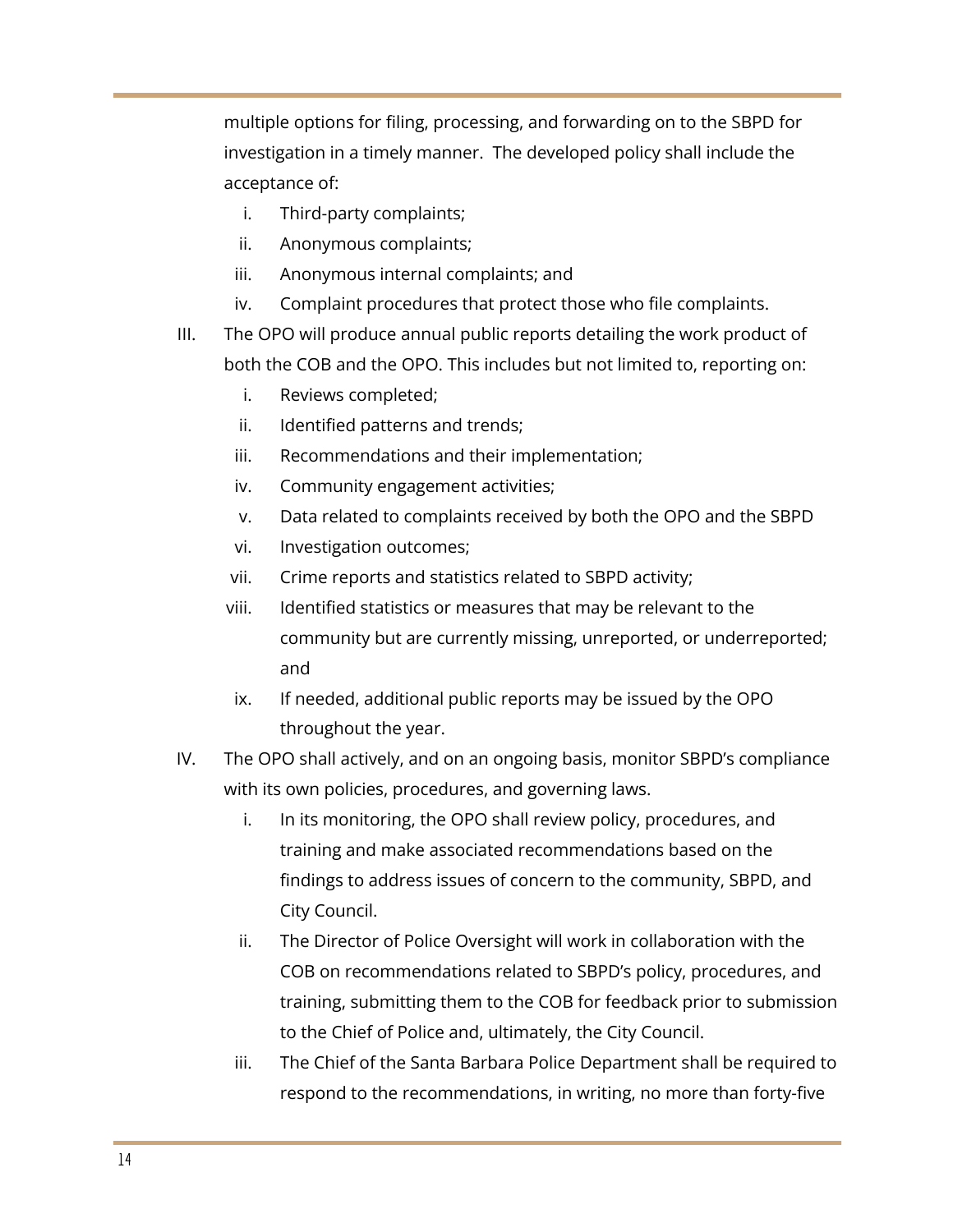(45) business days from the delivery of the recommendations with an additional 30 days when needed and upon request.

- iv. If at any time the SBPD, OPO, and COB are unable to resolve disagreements, the matter will be sent to the City Administrator for resolution.
- V. Conduct community outreach and education on the complaint process.
- VI. In the case where the Director and the COB find that a completed investigation of misconduct has not been adequately investigated, as outlined in Section E, the COB may, by a two-thirds vote authorize the OPO to initiate an independent investigation based on the items outlined in Section E.
	- i. In the case that an independent investigation is initiated, the OPO may, to the extent permitted by law, issue subpoenas for the purpose of compelling testimony or receiving relevant documents when independent investigations are initiated.
- VII. To the extent permitted by law, the Office of Police Oversight shall have unfettered access to all Santa Barbara Police Department (SBPD) records, policies, standard operating procedures, data, and other relevant information necessary to fulfill its mandate.
- VIII. The OPO and COB may conduct audits on the pattern and trends on discipline issued by the Department. However, the Commission may not make recommendations on discipline for individual officers due to the restrictions in City Charter Sections 604 and 607.
- B. Staffing

To ensure that the Office of Police Oversight is to perform its work thoroughly, timely, and at a high level of competency, adequate resources are necessary. $^3$  The CFC therefore recommends that the City of Santa Barbara create two (2) staff positions.

<sup>&</sup>lt;sup>3</sup> Vitoroulis, Michael, Cameron McEllhiney, and Liana Perez. 2021. Civilian Oversight of Law Enforcement: Report on the State of the Field and Effective Oversight Practices. Washington, DC: Office of Community Oriented Policing Services.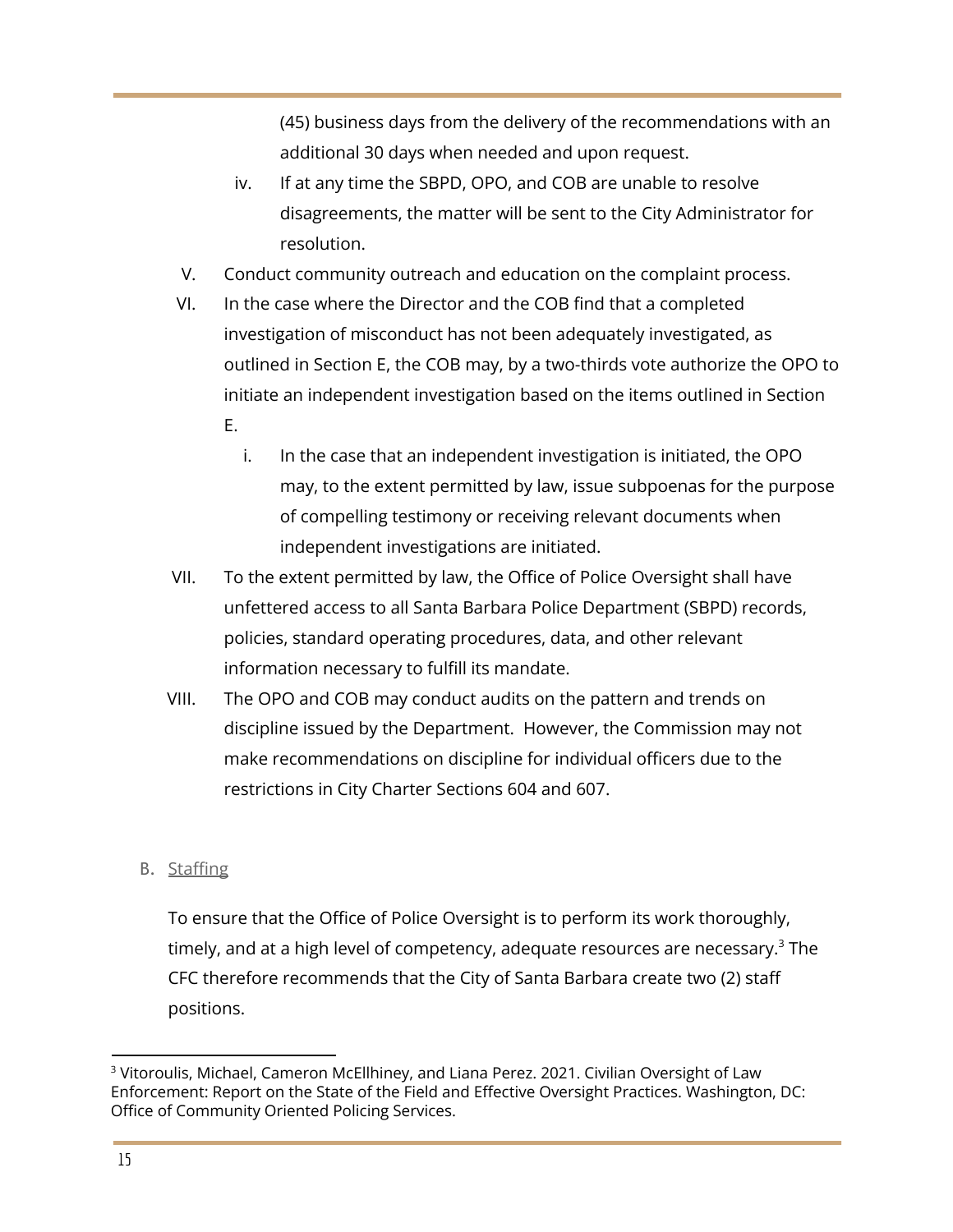- I. Director of Police Oversight (Executive Management Unit)
	- i. The Director of Police Oversight is responsible for ensuring that the duties of the OPO are fulfilled in consultation and collaboration with the Civilian Oversight Board (COB).
	- ii. The Director will work with the City Administrator's Office to ensure that the COB has the resources needed to carry out its duties.
	- iii. The Director will be responsible for the monitoring and auditing functions of the OPO.
	- iv. The Director shall be appointed for no less than a four-year term.
- II. Community Ombuds (Management Unit)
	- i. The Community Ombuds will staff the Civilian Oversight Board (COB) for meetings and training.
	- ii. The Community Ombuds will work directly with the COB to establish an annual training schedule.
	- iv. The Community Ombuds will provide support to the Director of Police Oversight when needed.
	- v. The Community Ombuds will be responsible for all community outreach efforts, including community climate surveys and internal SBPD climate surveys.
	- vi. The Community Ombuds shall work closely with the SBPD to foster a collaborative relationship between the oversight agency and the SBPD including, but not limited to, collaborating on specific community programs.

#### C. Hiring and Terms of Employment

- I. To ensure adequate time to develop systems of operation for the OPO and its duties, it is recommended that the Director of Police Oversight (Director) be contracted for a term of three (3) or four (4) years for the first contract.
- II. As an executive "at-will" position, consideration shall be given to language in the contract terms that the DPO can be terminated only for sufficient cause,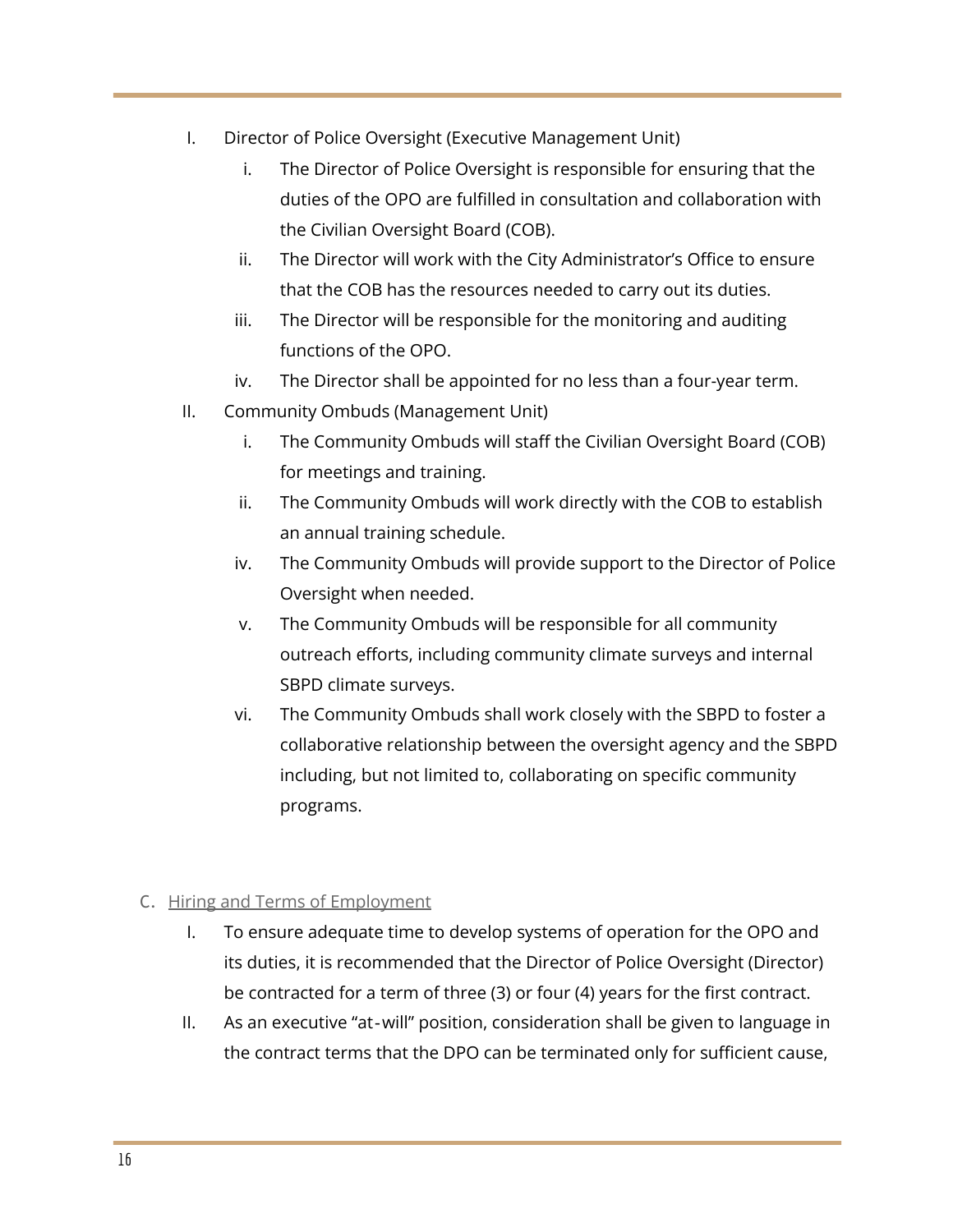such as ethical violations, abuse of power or authority, or unprofessional conduct, and with the concurrence of the City Council.

- III. Employees of the OPO must never have been employed by any law enforcement agency within Santa Barbara County.
- IV. Employees of the OPO must not be immediate family members of a current or former SBPD employee.
	- i. For the purposes of these recommendations, "immediate family" refers to an individual's spouse or designated family or registered domestic partner or an individual's relative by marriage, lineal descent, or adoption.
- V. The performance of the OPO and the Director will be reviewed annually.
	- i. The annual review of the Director will be completed by the City Administrator with input from the COB. The Director has 30 days to respond to the review.
		- a. Following the Director's review, the review and response shall be sent to the City Administrator for their input and response.
	- ii. The annual review of the OPO shall be conducted by the Director with input from the COB, Director, City Administrator, and Chief of Police. The final review and resulting recommendations will be sent to the City Council for their response.

#### D. Community Engagement

The Office of Police Oversight (OPO), in collaboration with the Civilian Oversight Board (COB), will be responsible for:

- I. Multilingual and otherwise accessible outreach and education to a diverse representation of the community in a way that allows for broad community input through public meetings;
- II. Developing opportunities for the community to learn more about the work of both the COB and the SBPD;
- III. Presentations to the community, advocacy groups, and SBPD;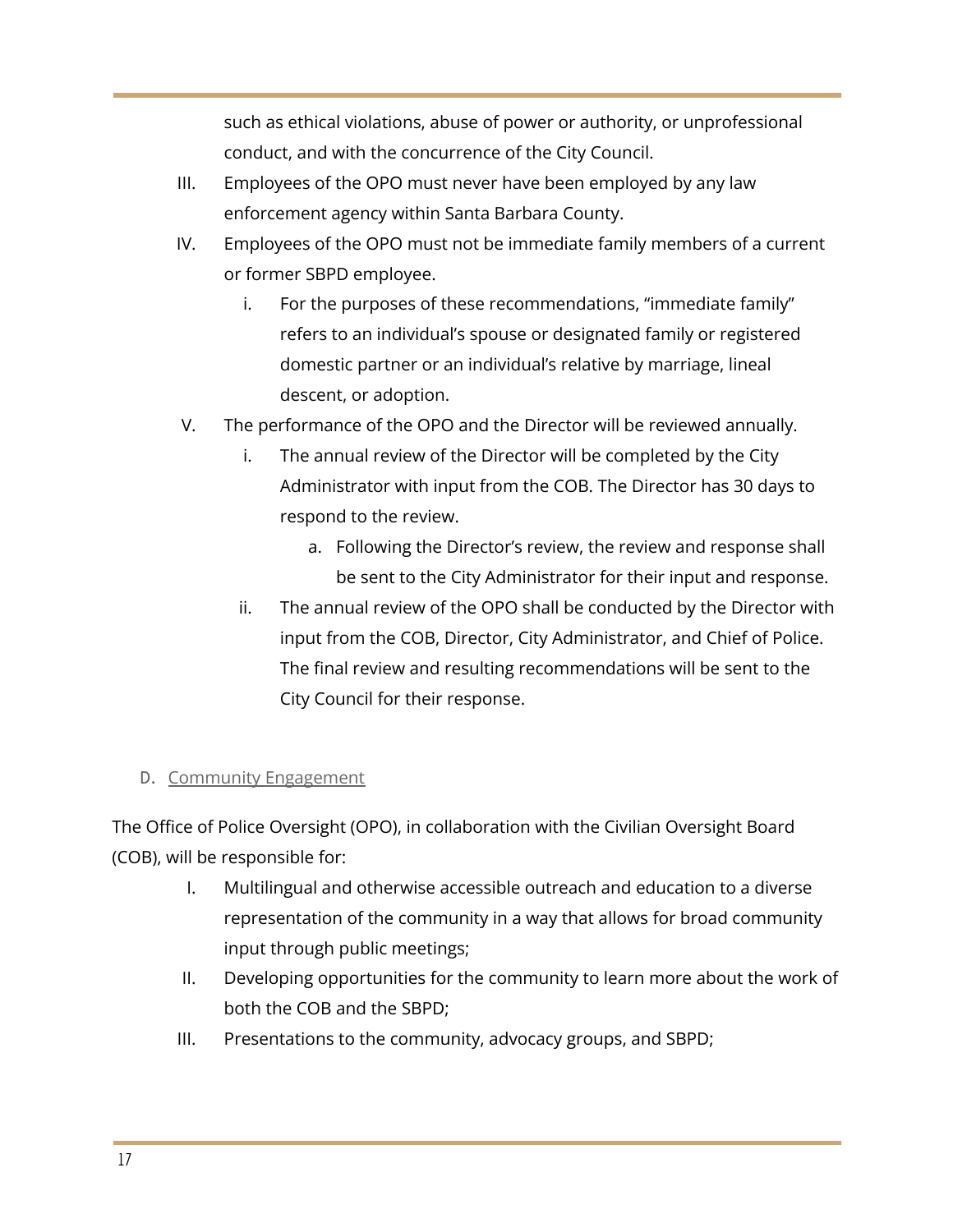- IV. Ensuring all printed and digital communications regarding the work of the OPO are engaging, timely, thorough, transparent, and accessible by the public;
- V. Engagement with a focus on building relationships between the SBPD and the communities they serve with specific attention given to historically underserved, marginalized communities, and those disproportionately affected by the criminal justice system;
- VI. Promoting restorative approaches such as community mediation, alternative dispute resolution, and community dialogue; and
- VII. Conducting a climate survey every 3-5 years to measure satisfaction with the performance and practices of the SBPD, the OPO, and the COB as well as better understand the needs of the community.
	- i. This should include an internal survey within the SBPD to evaluate the culture and practices of the department, focusing on the practice of community-based policing and relationship-based policing used.
	- ii. In collaboration with the City of Santa Barbara Human Resources Department the process would include analyzing information related to employee satisfaction within the SBPD.

#### E. Independent Investigations

Upon review of a completed complaint investigation by the SBPD Professional Standards Unit, it may be determined by the Director that additional information is necessary to thoroughly review the completed investigation and/or the completed investigation is deficient.

- I. In such cases, the Director, in consultation with the COB, shall identify specific areas of concern and may take the following actions to the extent permitted by law:
	- i. Request additional information not originally contained in the complaint investigation file forwarded to the OPO for review; and/or
	- ii. Return the investigation to the Professional Standards Unit for further investigation of the allegations.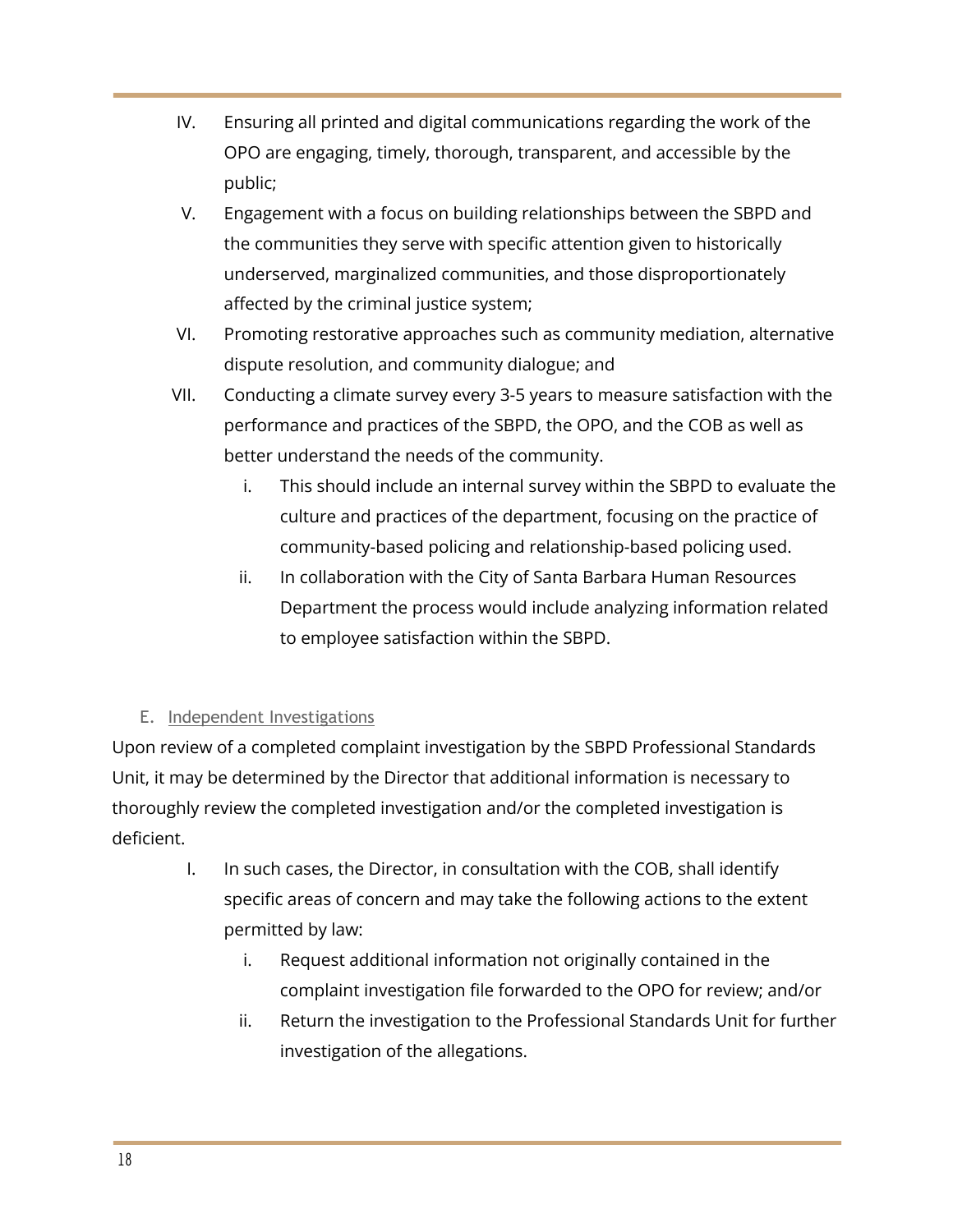The SBPD will have forty-five (45) days to provide the information or complete the additional investigation. A one-time extension of 30 days to respond to the OPO and COB's recommendation may be requested.

Upon return, the Director can accept the complaint investigation as complete and forward it to the COB for review *or* determine that the additional information provided and/or additional investigation is deficient. If the additional information provided and/or additional investigation information is identified as deficient*,* the Director, in consultation with the COB may return the investigation back to the Professional Standards Unit with specific direction.

- i. The COB may identify new concerns that may cause the investigation to remain incomplete but there must be a direct nexus to the originally identified concerns.
- ii. The professional standards unit shall have thirty (30) days to return to the COB with a completed investigation that addresses the Board's concerns.

If the investigation is deemed deficient after returning for the second time, the Director can refer the matter to the COB. Upon review, the COB can, to the extent permitted by law, and upon a two-thirds, majority vote, direct the Director to work with the City Administrator's Office to contract with an independent investigator to conduct an independent investigation.

If the DPO believes a second referral to the SBPD could compromise an independent investigation being completed within the Police Officer Bill of Rights (POBR) statute of limitations, the matter does not have to be referred to SBPD for a second time as stated above.

F. Relationship Between the Civilian Oversight Board (COB) and Office of Police Oversight (OPO)

To create a system of checks and balances, the Community Formation Commission (CFC) recommends: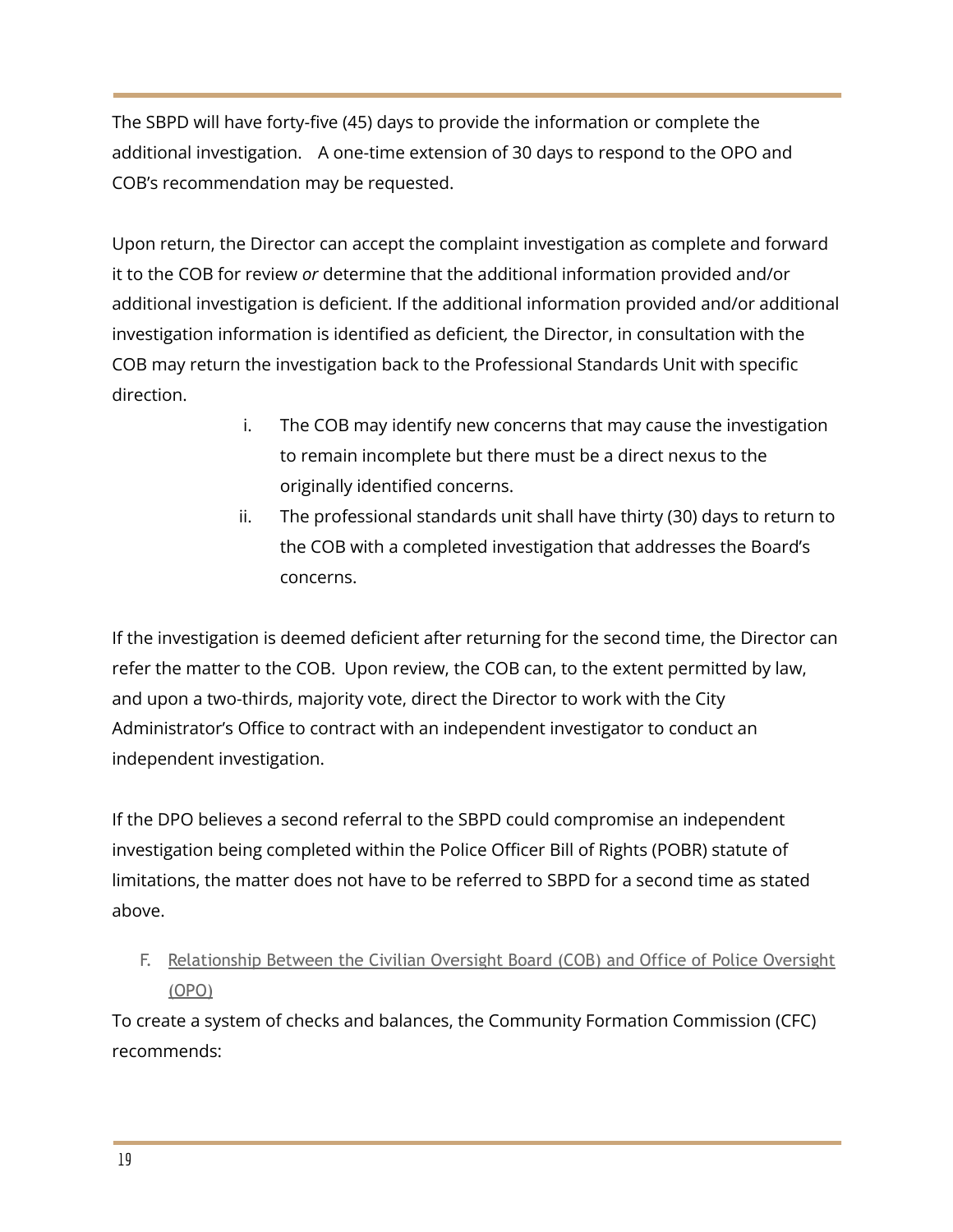- I. The Civilian Oversight Board (COB) shall participate in the hiring process of the Director of Police Oversight (Director), which will be a full-time employee of the City of Santa Barbara.
	- i. The recruiting process for selecting the Director of Police Oversight shall include community input and shall be appointed following the confirmation process.
	- ii. A screening committee, including at least one member of the COB, shall interview and evaluate candidates for the Director to help determine the top candidates.
- II. While it is intended that the Director have significant independence and discretion in conducting the day-to-day activities of the OPO, the Director shall act as directed by and in collaboration with the COB.
- III. The OPO shall provide staff support to the COB with the ability to contract specialized staff when needed to carry out the day-to-day operations of the OPO.
	- i. The OPO's Community Ombudsman will staff the Civilian Oversight Board (COB) for meetings and training.
	- ii. The Community Ombuds will work directly with the COB to establish an annual training schedule with input from the City Attorney and SBPD.
- IV. In collaboration with the COB, the OPO will be responsible for coordinating all required and specialized training for the COB.
- V. The Director shall carry out other duties that fall within the mandate of the OPO and are requested by the COB.

#### G. Self-Evaluation

It is recommended that, at the end of the third (3<sup>rd</sup>) year of the OPO and COB's creation and every five (5) years thereafter, the Director and COB shall undertake a detailed self-evaluation of the OPO and the COB consistent with the City's current process.

> I. This detailed self-evaluation shall include a candid assessment of the strengths, weaknesses, successes, and failures.